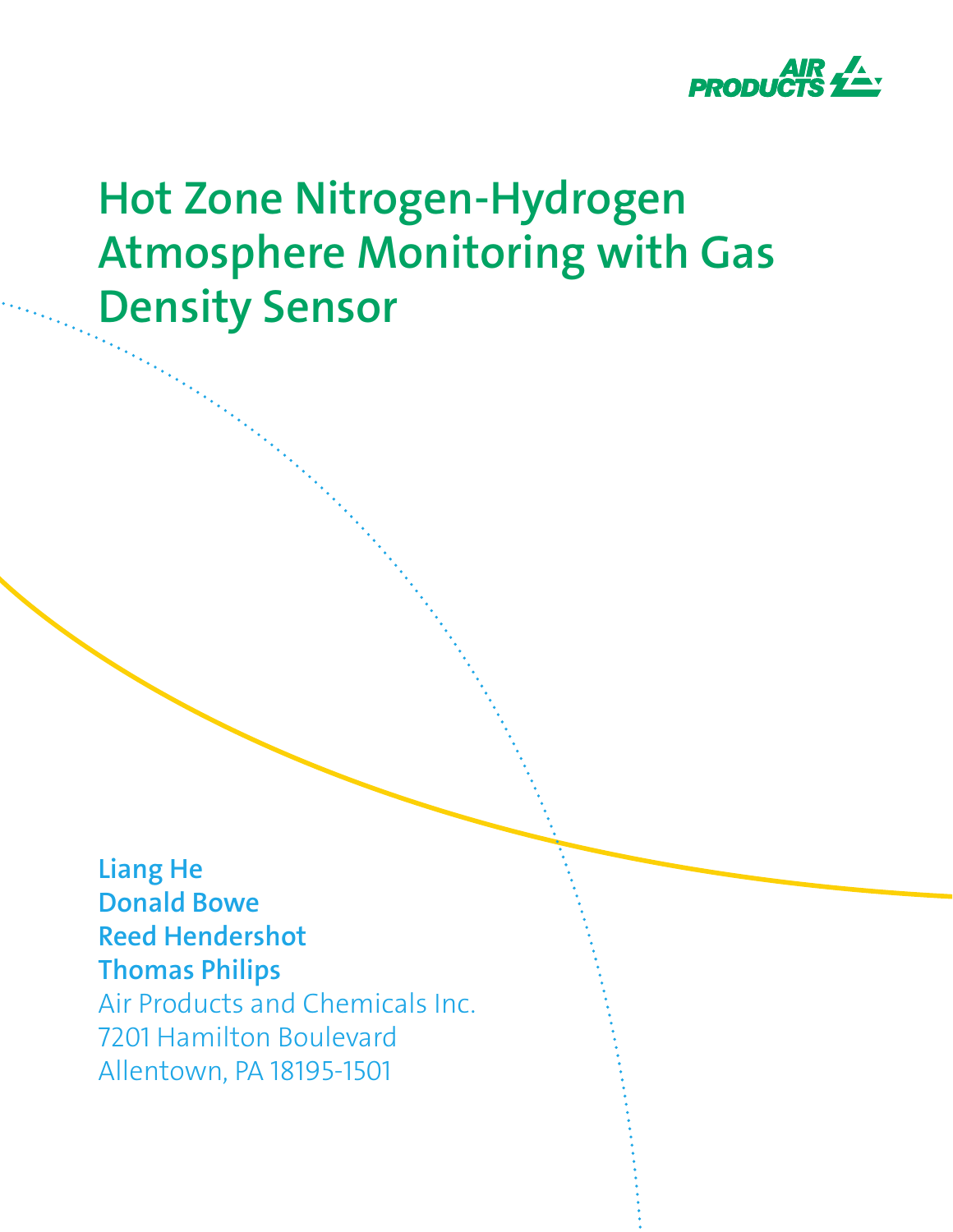# **Abstract**

Nitrogen-Hydrogen atmosphere is the most popular hot zone atmosphere for continuous sintering furnace. It balances oxidizing gas components in the atmosphere, such as residual oxygen and moisture, to ensure the reducing potential of hot zone atmospheres to avoid oxidation and de-carb of sintered parts at high temperature. Dew point (DP) measurement is widely used help maintaining an ideal hot zone atmosphere. However, if the gas sampling system is not well designed, dew point sensors can be easily damaged after being exposed to toxic and 'dirty' sampled hot zone atmosphere. A secondary atmosphere monitoring sensor can always help to monitor the furnace atmosphere and the health of dew point sensor. Air Products invented a quartz based gas density sensor for this application. It has been successfully tested and installed in several sintering furnaces which run nitrogen-hydrogen blends as hot zone atmosphere.

#### **Introduction**

Since the late 1970's the use of Nitrogen/Hydrogen systems has become one of the atmosphere choices for sintering of iron and steel powder metal (PM) parts. The original motivation for the switch from conventional natural gas based endothermic atmosphere was due to natural gas shortages. With time, the additional benefits of inherent safety, higher properties, better economics and increased reliability became the reasons for the adoption and popularity of the nitrogen based atmospheres. [1-2]

With increasing demands on the properties of sintered components used in the automotive industry, it was not sufficient just to obtain better properties, but imperative to obtain the same properties consistently. The final properties of sintered components are determined by a multitude of processing variables such as powder particle size and size distribution, composition and purity, and carbon content. Additional variables that influence the end results include, type and amount of lubricants, compaction densities, and furnace parameters (temperature, time at temperature, cooling rates and belt loading.). Often overlooked is the sintering atmosphere as a variable. While most of the variables mentioned earlier are determined during the design stage of the component, it is the atmosphere that can change or can be made to change as a function of time, thereby influencing the final properties and their consistency. The sintering mechanisms and sub processes taking place inside the furnace in the presence of a controlled atmosphere include:

- reducing specific surface area and rounding of pores
- increasing number and strength of inter-metallic bonds
- decreasing pore volume/increasing density
- alloying and homogenization
- eliminating/reducing lattice defects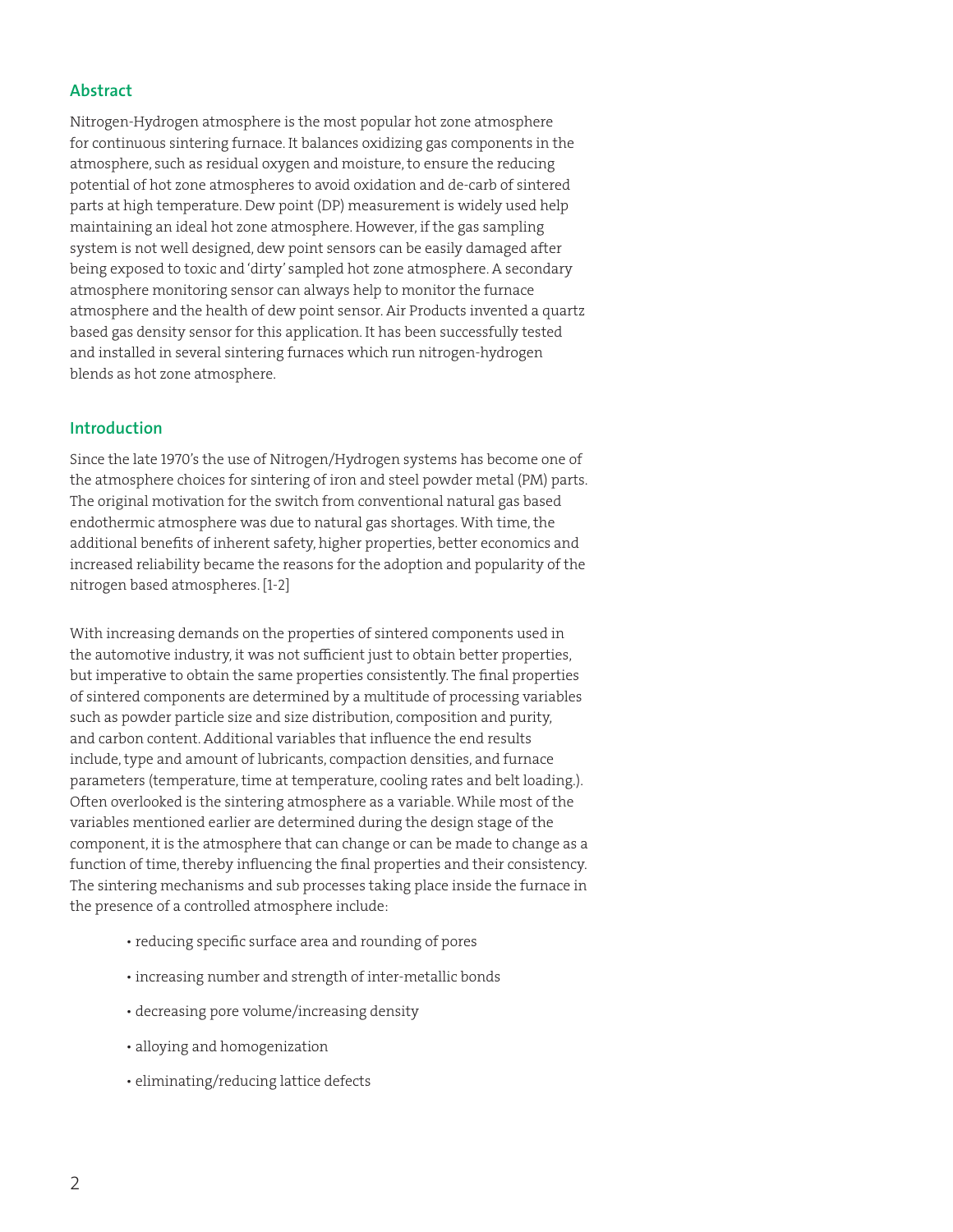# **Sintering Atmosphere Control**

In blended nitrogen-based sintering atmospheres, the incoming composition is relatively stable, but the gas chemistry within the furnace can vary depending on the integrity of the furnace and external factors such as room pressures and exhaust systems. It is also important to be aware that new species of gas are formed within the furnace, even though they were not part of the original supply system.

The key functions of atmosphere in the three main zones of the furnace are represented below in Table 1.

| Preheat zone | Lubricant removal, i.e. CxHy + H <sub>2</sub> O -> H <sub>2</sub> + CO, |
|--------------|-------------------------------------------------------------------------|
| Hot zone     | Oxide removal, i.e. FexOy + H <sub>2</sub> ------> Fe + H2O,            |
| Cooling zone | Heat transfer & oxidation prevention                                    |

**Table 1: Key functions of sintering atmosphere [1]**

In the pre-heating zone an oxidizing atmosphere is required to react with the hydrocarbon vapors, and prevent sooting or the formation of solid carbon. In the high heat zone the hydrogen to moisture ratio determines the reducing potential and one needs to maintain this ratio as high as possible at the lowest cost. The oxidation/reduction potential determines the rate at which the surface oxides of the powder particles are reduced, and this directly influences the sintering or bonding between the particles as well as hardenability and product performance, that is, strength and corrosion resistance. In the cooling zones the primary atmosphere function is to prevent oxidation and maximize cooling rates. Generally, nitrogen by itself does an effective job of keeping oxygen out of the furnace; however, with sinter hardening considerations, we can increase the cooling rates significantly by adding hydrogen in this zone. Bowe <sup>[3]</sup> examined the effect of hydrogen on the heating and cooling rates and the results are shown in Figure 1. [1]



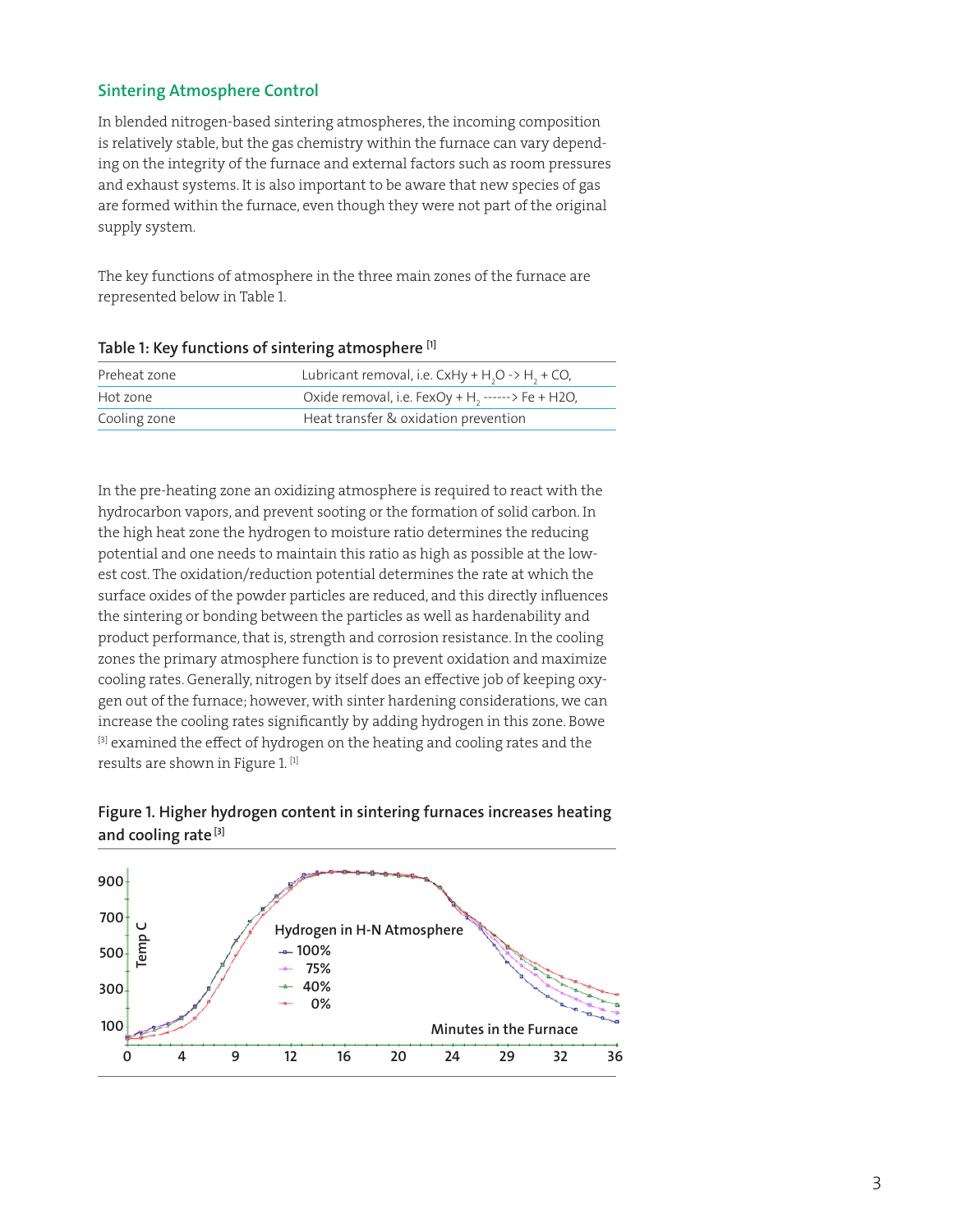Since atmosphere plays a critical role in the final quality and properties of the sintered part, it is also important to be able to control the atmosphere through direct or indirect control of the variables of an atmosphere system. The primary variables in an atmosphere system are [1-2]:

- composition
- flow rates and distribution
- pressure inside the furnace
- exit velocity
- stability (external influences)
- door opening (part height)
- furnace curtain design

In most practices, a well-designed gas flow control panels are believed to be enough for furnace operators to precisely monitor and control the mixing of different gases that make up the required atmosphere system. Measurement of atmosphere DP is also widely used to provide meaningful data to help sintering furnace operators to monitor water vapor concentration in  $\rm N\rm _2/H\rm _2$ atmosphere and optimize other process parameters.

However, there are still many considerations in order to produce and maintain an ideal and consistent sintering furnace atmosphere to ensure better and consistent PM part quality. Firstly, most of the gas flow control panels for sintering furnace are using variable area flowmeters (rotameters). Before they are installed, they are normally calibrated at 70F and 14.7psia. Seasonal temperature changes could make a difference (~3% change in flow reading with 15F temperature change) when going from winter to summer. Secondly, the sintering furnace is not an ideal environment for DP measurement sensors and probes. The temperatures involved are beyond the operating limits of most sensors, and the furnace environment may contain chemical vapors and contaminants such as oils, salts, and particulates. Special sampling systems typically are required to enable the DP sensors to be used for furnace atmospheres, especially for continuous measurement. If the gas sampling system is not well designed for DP sensor, it can be easily damaged after being exposed to toxic and 'dirty' sintering furnace atmosphere, especially from the hot zone.

If a hydrogen sensor can be installed together with a DP sensor, the  $\rm H_2/H_2O$ ratio, which measures the reducing capacity of furnace atmosphere, can be calculated directly. Additionally, the hydrogen sensor can act as a backup furnace atmosphere measurement and can indicate the health of the DP sensor.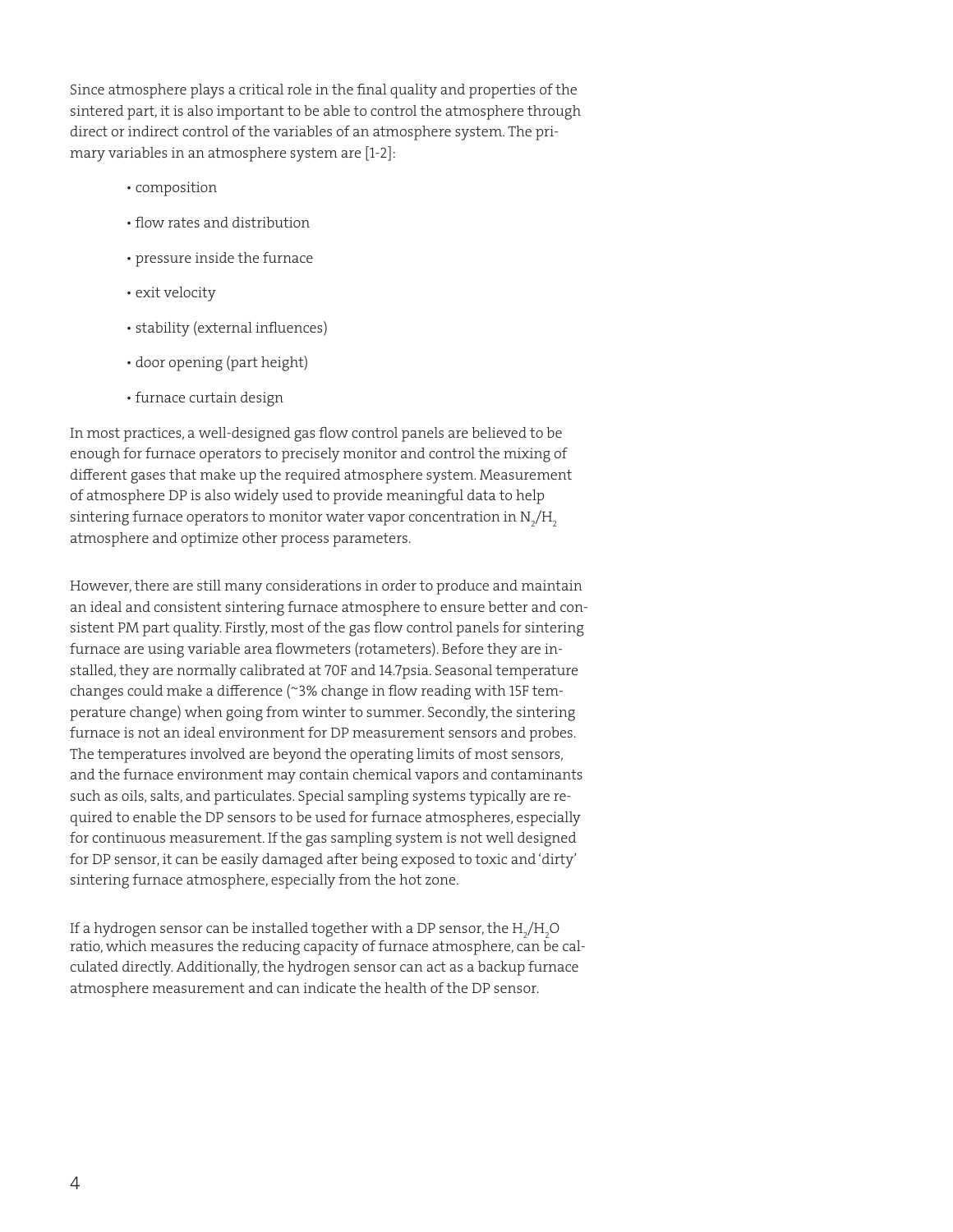# $\mathsf{Gas}$  Density Sensor to Measure N<sub>2</sub>/H<sub>2</sub>

Rapid and accurate hydrogen gas concentration measurement is essential to alert to the formation of potentially explosive mixtures with air. There are lots of technologies that have been developed and demonstrated for the detection and measurement of hydrogen gas. [4] However, most of them are not used by customers because of high cost and intensive maintenance. Simpler and universal solutions are in many cases more desirable and often more straightforward to implement as a plug-in sensor system.

In this study, as shown in Figure 2, a quartz based gas density sensor is developed and evaluated in industrial practice.



#### **Figure 2. Air Products gas density sensor**

The Air Product gas density sensor comprises a pressure sensor, a density sensor and a temperature sensor. With the readings of these three sensors, the molecular weight of a binary gas mixture can be calculated with the following equation (1):

#### $MW_{mixture} = \rho RT/P$  (1)

The molecular weight of nitrogen and hydrogen are well known as 28.013g/ mol and 2.016g/mol respectively. So, the hydrogen concentration in nitrogen/ hydrogen binary mixtures can be calculated with following equation (2):

#### $H<sub>2</sub>$  \_concentration=(28.013-MW $_{\rm mixture}$ )/(28.013-2.016) (2)

Inside the sensor, there is an in-built micro-processor, which can run the calculations. The data and sensor parameters can be transferred between the sensor and a computer or other devices through RS-485 communication cable.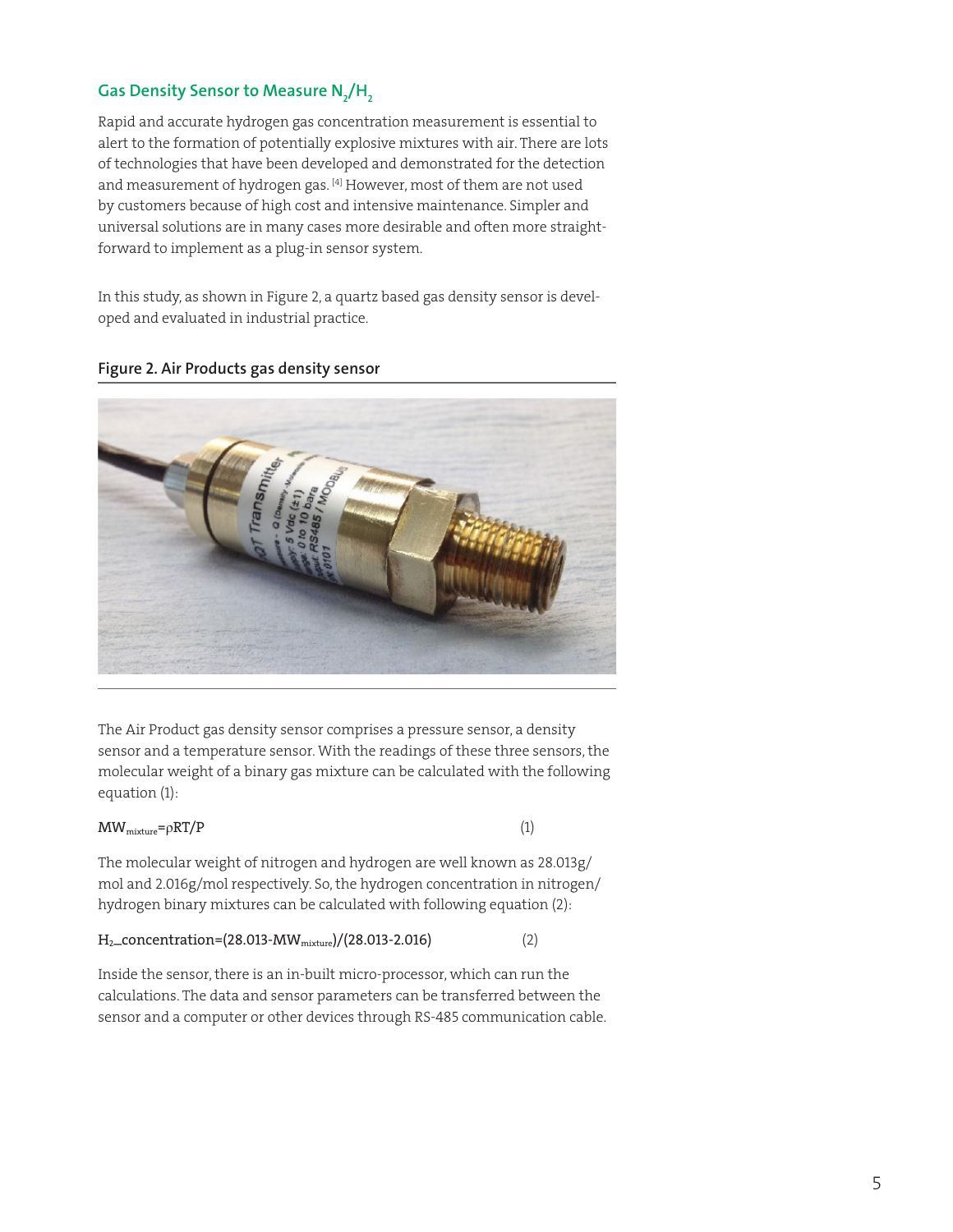Because the sensor measures the gas density directly, the response time of this sensor to atmosphere composition change is very short. Fig.3 gives an example of using this gas density sensor for nitrogen-hydrogen mixture composition measurement. It registers any small composition fluctuation in a few seconds.



# **Figure 3. Quick response of Air Products gas density sensor to nitrogenhydrogen atmopshere composition changes**

#### **Case Study: Continuous Atmosphere Monitoring in a Sintering Furnace with Gas Density Sensor**

Figure 4. shows a typical continuous sintering furnace design. Atmosphere quality plays a key role in the final properties of a sintered part. As we discussed before, different furnace zones require varying degrees of oxidizing or reducing potential to develop optimum final sintered part properties. Generally, a reducing and carbon-neutral atmosphere is desired in the hot zone for ferrous parts.

In the hot zone, the hydrogen-to-moisture ratio determines reducing potential of the hot zone atmosphere. Moisture is simply a product of powder oxides reduced by hydrogen introduced into the furnace, as well as belt reduction and air ingress. Properties of sintered parts, such as surface hardness and strength, are affected if uncontrolled carburizing or de-carburizing occurs. For example, in nitrogen and hydrogen sintering atmospheres, a hot zone an atmosphere DP below −30°F is ideal for common steel grades used in gear manufacturing. Thus, monitoring and controlling hot-zone atmosphere DP is necessary for better sintering process control and production cost control. [5] In this case, other than the DP sensor, a gas density sensor is also installed to continuously measure the hydrogen percentage inside the hot zone.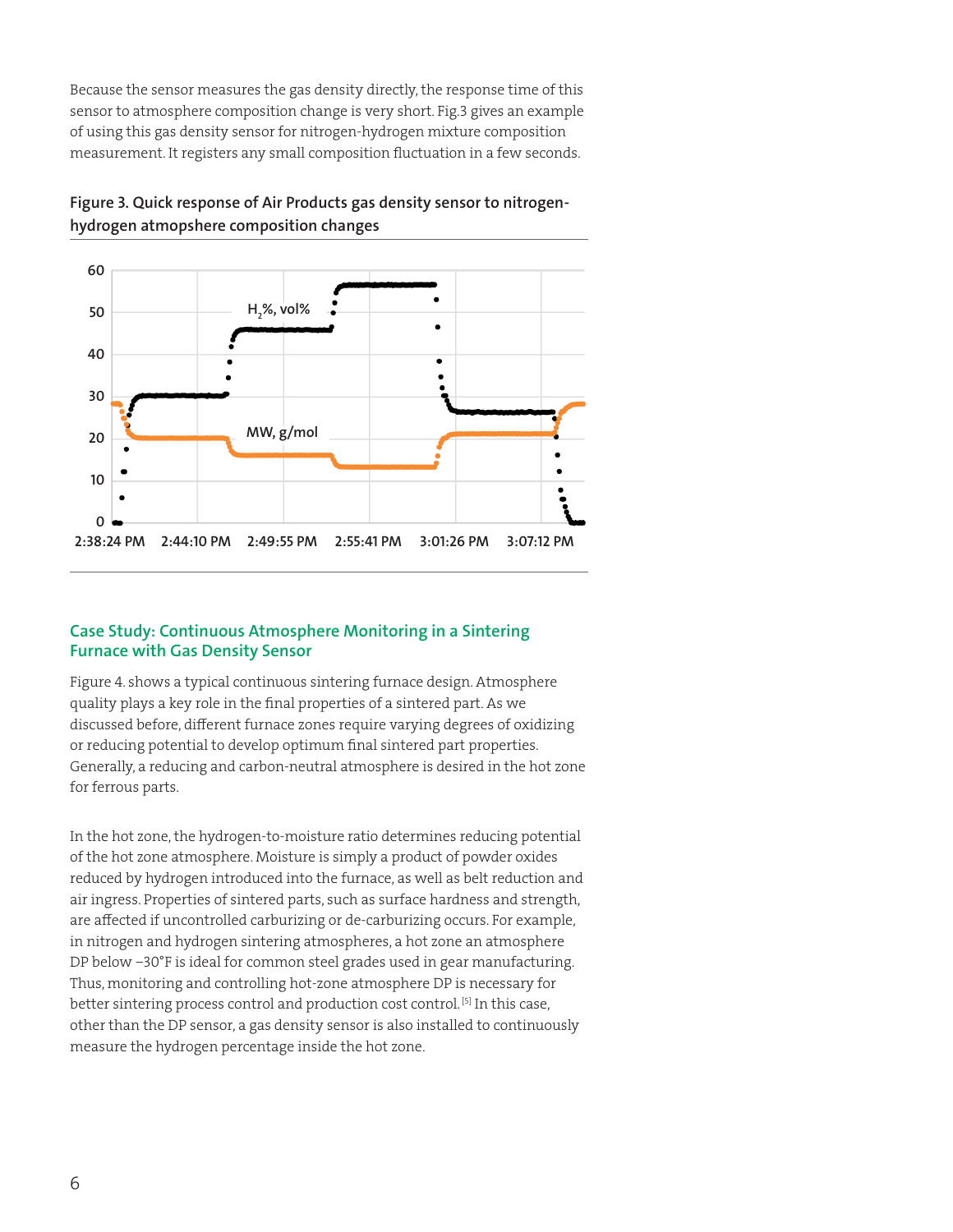



Unlike most other hydrogen analyzers, the Air Products gas density sensor can be easily installed in the current sampling line of the sintering furnace. As Figure 5 shows, this installation also features a wireless/cloud-server data storage function.



## **Figure 5. Schematic of hot zone atmosphere monitoring system**

Readings of dew point sensors and gas density sensors and other furnace operating parameters can be recorded and sent to a local or cloud server continuously. Process engineers can observe the current furnace atmosphere and furnace operation locally on the screen of the unit or review historical data archived on the cloud server and accessible in the form of customized reports. Stored historical data can help furnace operators or process engineers to identify and address furnace operation issues quickly and proactively. Analysis of sensor readings could also help to facilitate planning furnace shutdowns and scheduling preventive maintenance, which saves the cost of unnecessary maintenance work and reduces the possibility of unexpected downtime.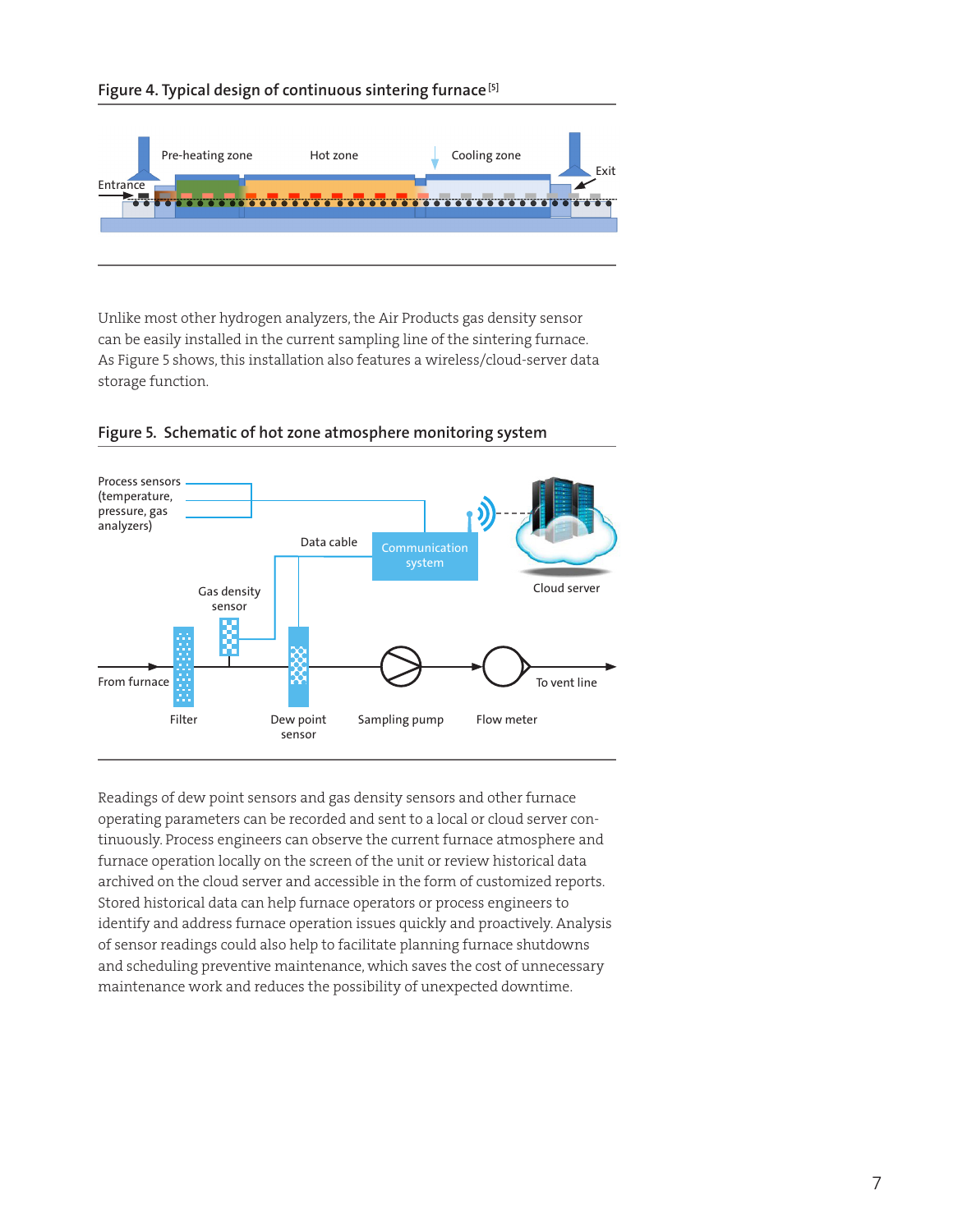In the experiments at Ames Reese, it was found that monitoring only dew point may not be enough to ensure a quick and accurate response to changes in furnace atmosphere, especially a hydrogen flow change. For example, Figure 6 shows how the dew point and hydrogen concentration changed in one test.



**Figure 6. Measurement results of dew point (°F) and hydrogen concentration (%) in one-day experiment**

In this one-day test, the hydrogen concentration inside the hot zone is increased from 8% to 38% on purpose by adjusting the hydrogen flow rate. However, the dew point measurement results cannot tell the furnace operator that the hot zone atmosphere is experiencing such a big hydrogen flow change: 1) the dew point reading shows minimal change when we lower the hydrogen concentration from 38% to 8%; 2) when the hydrogen concentration is increased from 8% to 22% after 10 hours of stability of hot zone atmosphere, the dew point sensor shows a slight increase and an abnormal peak about two hours later after the flow meter adjustment; 3) after another three hours, the dew point sensor starts to show a relatively stable dew point reading, around -32 °F, which is very close to what it was showing when hydrogen concentration was only 8% in hot zone. So, if the furnace operator watches the dew point sensor only, it is hard to identify the changes coming from abnormal hydrogen flow changes.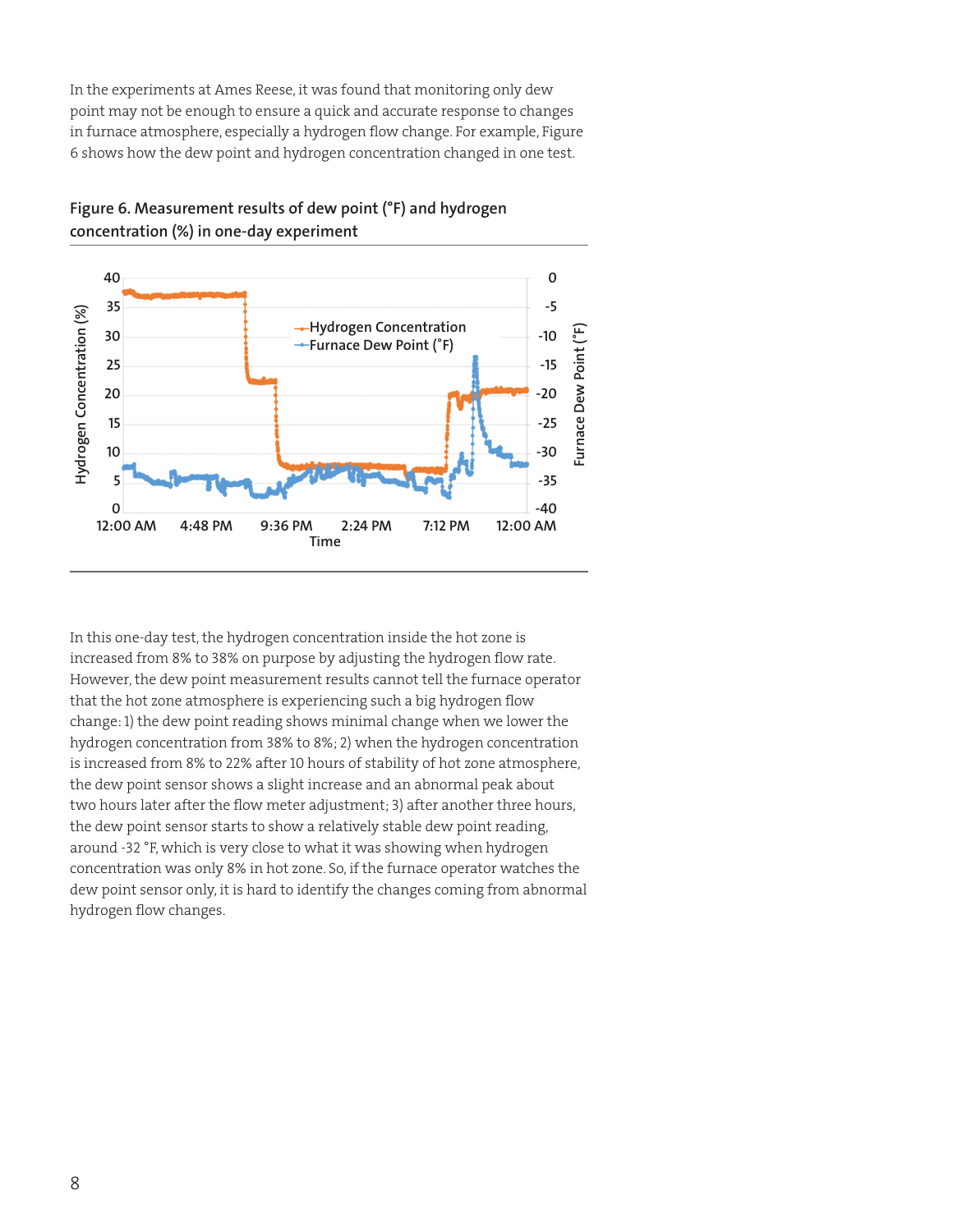As discussed previously, in the hot zone, moisture is simply a product of powder oxides reduced by hydrogen introduced into the furnace, as well as belt reduction and air ingress. So, even if the hydrogen flow rate changes, the amount of moisture that is produced from the chemical reactions will not change because the amount of oxygen does not change. Therefore, dew point does not change when hydrogen concentration decreases. When the hydrogen concentration goes up suddenly, the balance among all chemical reactions and the balance of inside atmosphere flow pattern is upset. Then, the abnormal dew point changes and re-stabilization of hydrogen concentration are observed. So, it is very important if the hydrogen concentration inside hot zone can be measured or monitored continuously.

#### **Conclusions**

In sintering furnaces, continuous measurement and control of furnace atmosphere is increasingly important to improve quality control, reduce costs and comply with regulatory requirements. Continuously measuring dew point and hydrogen concentration together gives the furnace operator an opportunity to know the furnace atmosphere composition and furnace flow pattern better. Air Products has developed a novel gas density sensor and successfully implemented it for hydrogen concentration measurement of hot zone nitrogenhydrogen atmosphere. The first Air Products gas density sensor has been running at Ames Reese for more than eighteen months without any technical issue and calibration drift.

Air Products' continuous furnace atmosphere measurement system is designed to overcome common obstacles to analyzing heat treating atmospheres. The system can also be upgraded with an atmosphere control function to automatically adjust flow rates of process gases.